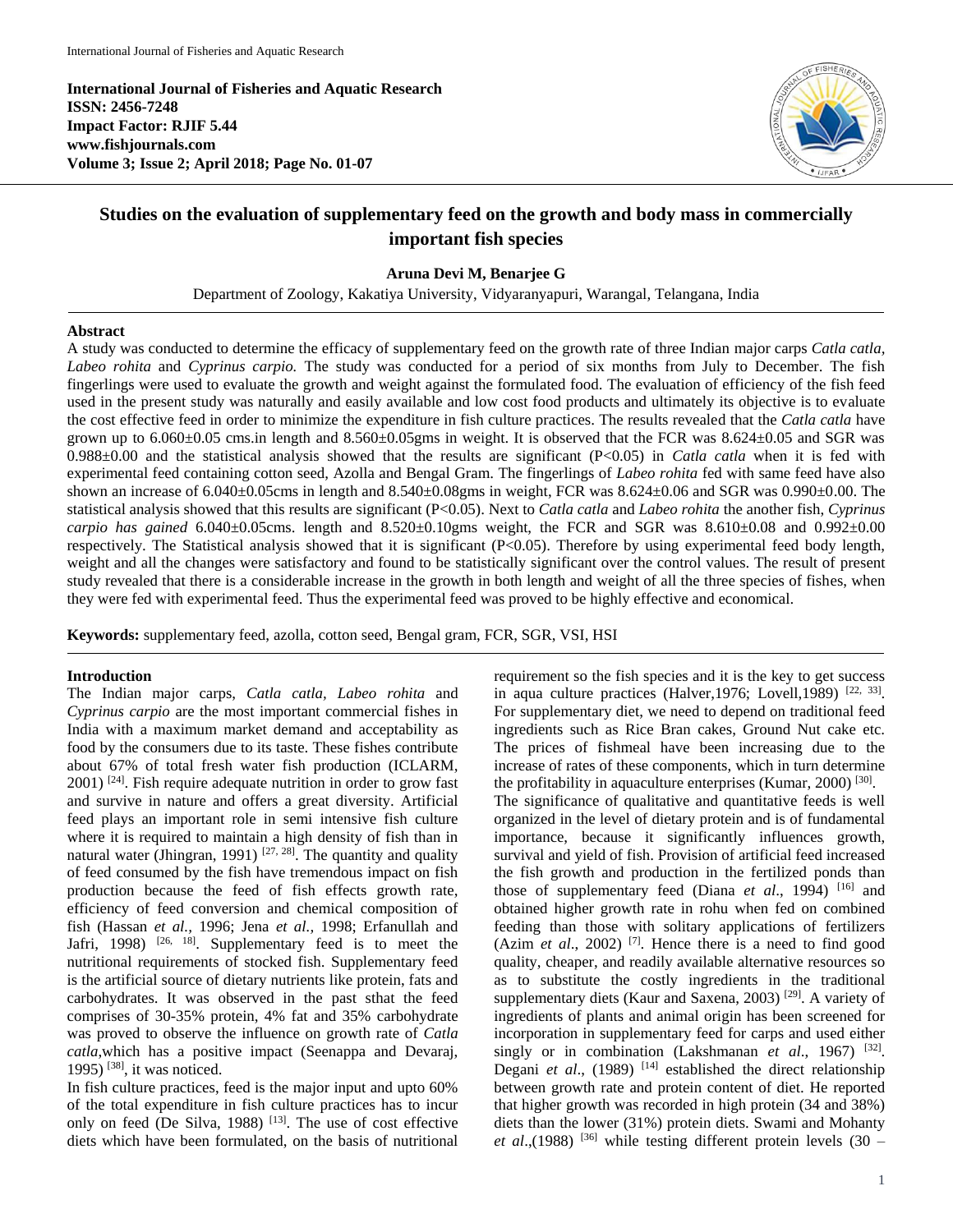45%) with fish meal and groundnut oil cake as the major source of protein has observed that the fish feds on 40% protein exhibited the maximum average with a weight gain and SGR. Whereas, Mohanty *et al.*, (1990)<sup>[35]</sup> reported that inclusion of fish meal in the diet reduced the protein requirement level from  $45 - 40\%$  in fry and fingerling of rohu and mrigala. De silva et al., (1992)<sup>[12]</sup> also reported that dietary proteins influence somatic growth of both the sexes but not the gonadal maturation. Fish utilize fishmeal-free allplant protein diet less efficiently than diets containing different plant protein ingredients in combination with fishmeal (Webster *et al.*, 1992)<sup>[40]</sup>.

Cotton seed is one of the best sources of most essential aminoacids, phosphatides like lecithin, lipase, phytase, (Olcott and Fountains, 1941)<sup>[37]</sup> and protein (Alma Shouley and Khan, 1990) <sup>[5]</sup>. Azollapinnta is an aquatic fern highly productive plant it doubles it's biomass in 3-10 days. FAO study describes Azolla has also been suggested as food stuff for human consumption. It contains 25-30 protein, rich in EAA, Vitamins (Vitamin A, Vitamin B<sub>12</sub> and Beta-Carotene). The chemical score index of Azolla meal showed that it is a potential source of protein, leucine, lysine, Arginine, and valine were predominant essential amino acidswhich are present in it. (Fasuyi and Aletor, 2005)<sup>[19]</sup>.

The present study has taken up to investigate the effect of selected supplementary feed consists of Azolla, Cotton Seed and Bengal Gram for enhancing the growth parameters. The aim of the present study is to develop nutritionally balanced, compatible, cost effective feed and also to estimate the weight gain, length gain, Feed Conversion Ratio (FCR), Specific Growth Ratio (SGR), Visero Somatic Index (VSI) and Hepato Somatic Index (HSI) of the three selected fish species.

# **Material and Methods**

The early fingerlings of Indian major carps *Catla catla, Labeo rohita* and *Cyprinus carpio* were procured from private nursery located at Warangal. Each species were kept separately in oxygenated poly ethylene bags and brought to the laboratory for acclimatization, care was taken to maintain adequate amount of water with oxygen during the transportation of fish fingerlings. All the three fish *sps* were transferred separately into acclimatization tanks maintaining separate tank for each species. The size of the three different acclimatization tanks measuring 5'x4'x4' feet. In these the first tank was with *Catla catla* species, the second tank was for Labeo rohita and the third tank was for *Cyprinus carpio*. The experiment was started in the month of July by the procurement of fish fingerlings. The water quality parameters such as temperature, dissolved oxygen and pH of water in each tank wasmonitored with regular intervals. Continuous air was supplied by using the aerators. The temperature of each tank was maintained at  $25\pm1\degree C$  during the total study period the pH was between  $7.1 \pm 0.01$  during the period of acclimatization. These water quality parameters were taken care of, because the water quality parameters influence a lot on the growth of the fish as it was observed earlier (Adigun, 2005) [1] .

The fishes were given twice daily feed during the acclimatization period, i.e., morning and evening time in two equal meals. After acclimatization the three species of fishes

were sorted out in to six different rearing tanks. Therefore, the total experiment was set with one control group and one experimental group of each species and as such a total of 6 tanks were maintained. However, the control group of fishes were fed only with control feed consisting of Rice Bran (60%) and Groundnut cake (40%). The experimental groups were fed with the experimental feed consisting of Rice Bran (20%), Ground Nut cake (20%), Azolla (15%), Bengal Gram (20%) and Cotton Seed meal (25%). Feeding was given at a rate of 5% of the body weight in a feeding interval of twotimes a day and experiment was continued for a period of four months. The water in the cement tanks was changed every day to remove the remains of the feed and faecal matter. The growth parameters such as Length gain, Weight gain. Feed Conversion Ratio (FCR) and Specific Growth Rate (SGR) were observed and the Viscero Somatic Index (VSI) and Hepato Somatic Index (HSI) were also calculated in order to observe the impact of formulated supplementary diet on the three fish species.

## **Feed Preparation**

The Control feed (CF) was made of Rice Bran and Ground Nut Oil Cake in the ration of 60:40 respectively. For the preparation of Experimental feed, harvested Azolla was washed thoroughly in clean water and sundried for 2 to 3 days. Thus it becomes crispy while green colour still retained with in the dried Azolla. This was collected packed in air tight bags and stored in aluminum boxes until further use. In this manner the Bengal gram was also sundried and made to fine powder by using domestic grinder and stored in air tight container. Raw cotton seeds after separating fibres were collected and are thoroughly delinted and are sundried and made to fine powder with the help of domestic grinder along with Hull and Kernal of delinted seeds. The control feedwas substituted with 20% of Rice Bran, 20% groundnut, 25% cotton seed meal, 20% Bengal Gram, and 15% of Azolla. However, low cost food items such as Azolla leaf meal, Bengal gram cereal meal and cotton seed meal have been selected for the study.

The growth parameters such as Mean Body Weight (MBW), Body Length (BL), Feed Conversion Ratio (FCR), Specific Growth Rate (SGR), and the Somatic indices like Viscero Somatic Indices(VSI) and Hepato Somatic Indices(HSI) of the fish fingerlings were calculated every month. The growth parameters and the Somatic Indices were calculated by adopting the following formulae.

| Final weight-Intial Weight X100                                                                                      |
|----------------------------------------------------------------------------------------------------------------------|
| <b>Initial Weight</b>                                                                                                |
| In (Final Weight)g $-\ln$ (Initial Weight)g $X100$<br>Specific Growth Rate $(SGR)$ =<br>Experimental Periods in days |
| Feed given (Dry weight)g                                                                                             |
| Food Conversion Ratio (FCR) = Body weight gain (Wet weight)g                                                         |
| Weight of the Viscera<br>Weight of the fish $x$ 100                                                                  |
|                                                                                                                      |
| Viscero Somatic Indices: $VSI =$                                                                                     |

Hepato Somatic Indices: HSI =  $\frac{Weight \ of \ the \ Liver}{Weight \ of \ the \ fish} \ x \ 100$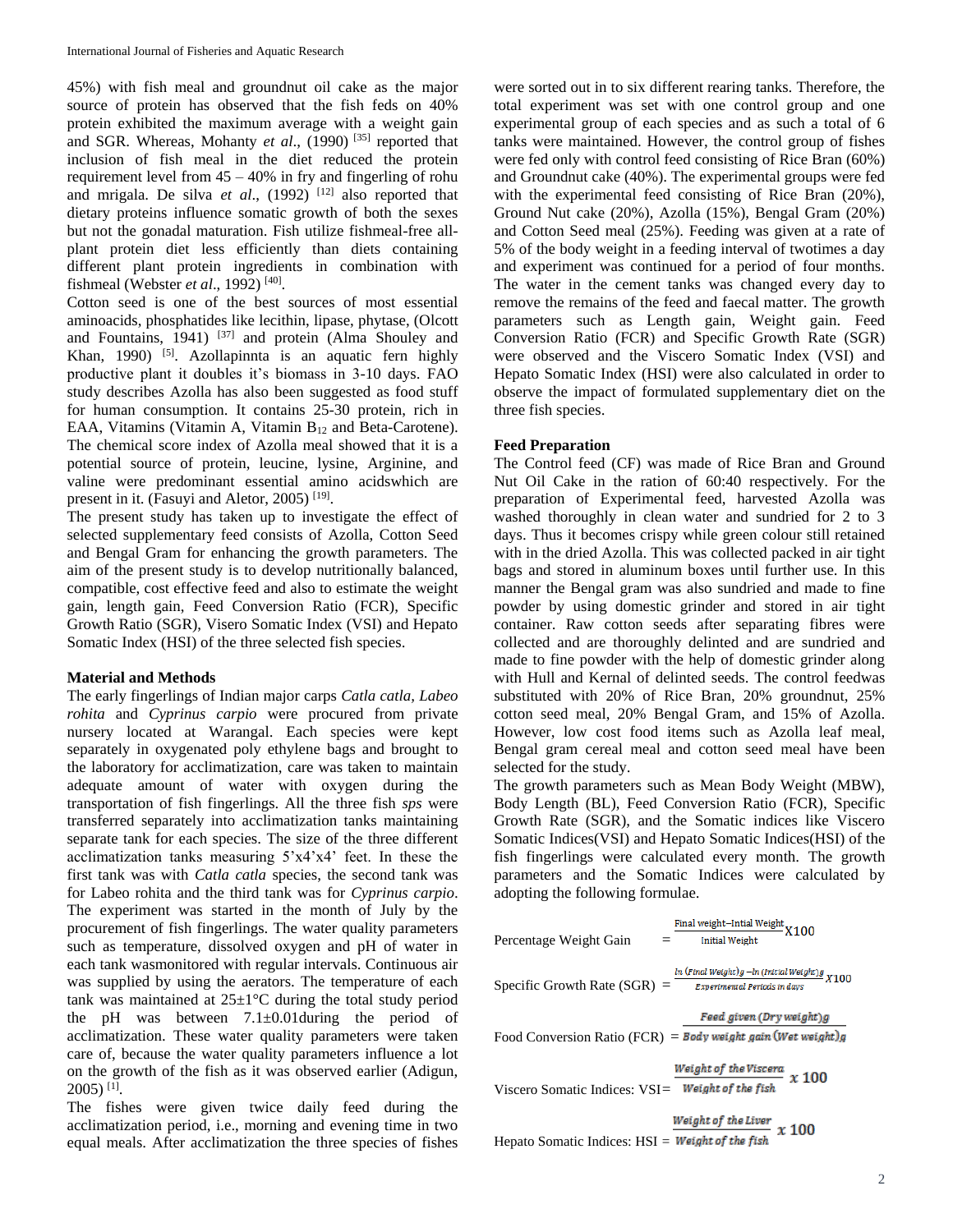The viscera and liver of a batch of each ten fishes were weighed which was divided by the total weight of theeach fish to known the respective somatic indices of that group of fishes and expressed in percentage.

#### **Results and Discussion**

The work carried out in closed circuit systems has the advantage of providing identical environmental conditions in all tanks, and in contrast to experimental work in ponds, allows exact appraisal and complete control of the various factors involved. (Meske, 1985)<sup>[34]</sup>.

The results obtained on the growth parameters and Somatic indices of the three species of fish fingerlings after fed with formulated supplementary feed is presented in table 1 to 4. Growth of organism isa change in length or weight or both which proportionally increases with it's age. The growth generally increases in size of the organism which due to converts the chemical constituents of the food matter into the building matter with in the body. The results obtained during the present study on the growth parameters of three fish species after feed with formulated supplementary feed shows that the weight and size of the fingerlings have increased a maximum maximum increased with experimental feed, over control feed. (Table-2 and Fig.1). It was noticed that *Catla catla* has shown a maximum increase (8.560±0.05grms) in weight with experimental feed and with the control feed it was only 7.280±0.07grms after four months. This was a change of 17.58% over controls and the statistical analysis showed that it is significant (P<0.0001). *Catla* has gained 6.060±0.05cms length with the experimental feed, and with the control feed and it was 4.120±0.12cms which is a change of 47.087% over controls. Statistical analysis showed that it is significant (P<0.0001). Table.3 Fig.4 reveals that the *Labeo rohita* has gained weight (8.540±0.08gms) with the experimental feed. But with control feed it was only 7.280±0.007grms and this was a change of 17.35% over controls and the statistical analysis showed that it was also significant (P<0.0001).

*Labeo* showed an increase 6.040±0.052cms in length with experimental fed but with control feed it was 4.100±0.01cms with a change of 47.31% over controls. Statistical analysis showed that it was also significant (P<0.0001).Table-4 and Fig.3 shows that in the case of *Cyprinus carpio* with experimental feed the weight gained was 8.520±0.10grms. But with control feed it was only 7.260 $\pm$ 0.10grms with a change of 17.30% over controls. Statistical analysis showed that it was significant (P<0.0001). Length gain with experimental feed it was 6.040±0.05cms and with control feed it was 4.100±0.11cms, which is a change of 47.31% over controls. Statistical analysis showed that it is significant (P<0.0001) the comparative analysis of the body weight and body length among the fish species with experimental feed it was observed that *Catla catla* has attained maximum weight and length with in four months this may be attributed that the individual efficiency of converting food to their body mass. Generally *Catla* is a fast feeder when compared to other species. Next to *Catla*, *Labeo* and then *Cyprinus* attained maximum weight and length gain respectively this higher growth rate may be due to their individual growth and food habits of major carps which was well documented (Alikunhi 1957)<sup>[4]</sup>. In the present study all the food components in the feed have good amount of proteins. In the earlier studies (Seenappa and Devraj, 1995) [28]. That fingerlings of *Catla Catla* grow better with 35% protein diet and 4% of fat and 35% of carbohydrate content respectively. However according to (Srivastava, 1999)<sup>[39]</sup> on an average the nutritional requirements of carps at fingerling stage require 45% proteins, 6% of fats and 26% of carbohydrates. Because proteinsare the major source which will directly convert into the body mass and in the present study, the experimental food has good amounts of proteins. The Azolla consists of 26.62 crude protein. This value of crude protein content in Azolla was similar to Basalk *et al.,*  $(2002)$ <sup>[9]</sup> this protein content was also higher than the values obtained by Balaji et al., (2009)<sup>[8]</sup> and the proteins present in Bengal gram was higher when compared to others (Gopalan *et*  $al$ ,  $(2004)$  <sup>[20]</sup>. With the protein rich feed all the three fish species have attained a maximum growth when compared to control feed. It was observed (Balaji *et al.*, 2009)<sup>[8]</sup> that the Azolla promoted growth in chicks thus it was included in the diet of laying hens, (Alalade *et. al.*, 2007)<sup>[3]</sup> and it was a protein source for growing fattening pigs (Bacerra *et al.,* 1990) <sup>[10]</sup>. The ability of Azolla as a growth promoter is mainly due to it's crude protein content because it contains all most all essential amino acids. The essential amino acids were markedly effects the nutritional status of the diet especially the protein and amino acids levels (Yamanto *et. al.,* 2005).

Food is one of the important factors promoting growth and the feed conversion ratio (FCR) is an appropriate way to judge the acceptability and suitability of artificial feed for fish. Feed Conversion Ratio also termed as food quotient (or) food coefficient. In the present study it was stated (Table-2, Fig.3) that in case of *Catla catla* during the first one month the FCR with Experimental feedwas 1.684±0.07 but with control feed it was 1.748±0.01. Generally the good feed have less feed conversion ratios. The FCR value of cotton seed meal was studied by Jabeen *et al.*, (2004)<sup>[25]</sup>. Feed Conversion Ratios of 1.5 – 2.0 are considered as a good feed nutrient and such feed can be prescribe in aquaculture practices. During the second month with Experimental feed FCR was 4.068±0.18, however with Control feed it was  $4.244 \pm 0.26$ . However during the third month with Experimental feed the feed conversion ratio was  $6.638\pm0.10$  with control feed it was  $6.906\pm0.21$  and in the fourth month the FCR of *Catla catla* with experimental feedit was 8.624±0.05 with control feed it was 9.578±0.18 and this was a change of -9.906% over controls which was significant (P<0.0001). The FCR of *Labeo rohita* during first month with experimental feed it was 1.688±0.06 and with control feed it was  $1.754 \pm 0.008$  (Table-3 and fig.2) and during  $2<sup>nd</sup>$  month with experimental feed it was 4.072 and with control feed it was  $4.258\pm0.261$ . But it was not significant. During  $3<sup>rd</sup>$  month the FCR was 6.640±0.087 experimental feed and with control feed it was  $6.908\pm0.198$ , which is significant (P<0.0001). During the 4<sup>th</sup> month the FCR of *Labeo rohita* was 8.624±0.062and with experimental feed and with control feed it was 9.54±0.184. Which is a change of -9.734% over control, which is significant (P<0.0001). It was observed in the present study that the FCR of *Cyprinus carpio* was1.694±0.054 with the experimental feed during first month and with control feed it was  $1.754 \pm 0.008$  which is significant (P<0.001), and during 2<sup>nd</sup> month the FCR with experimental feed it was 4.072±0.137 and with control feed it was 4.258±0.261 which is not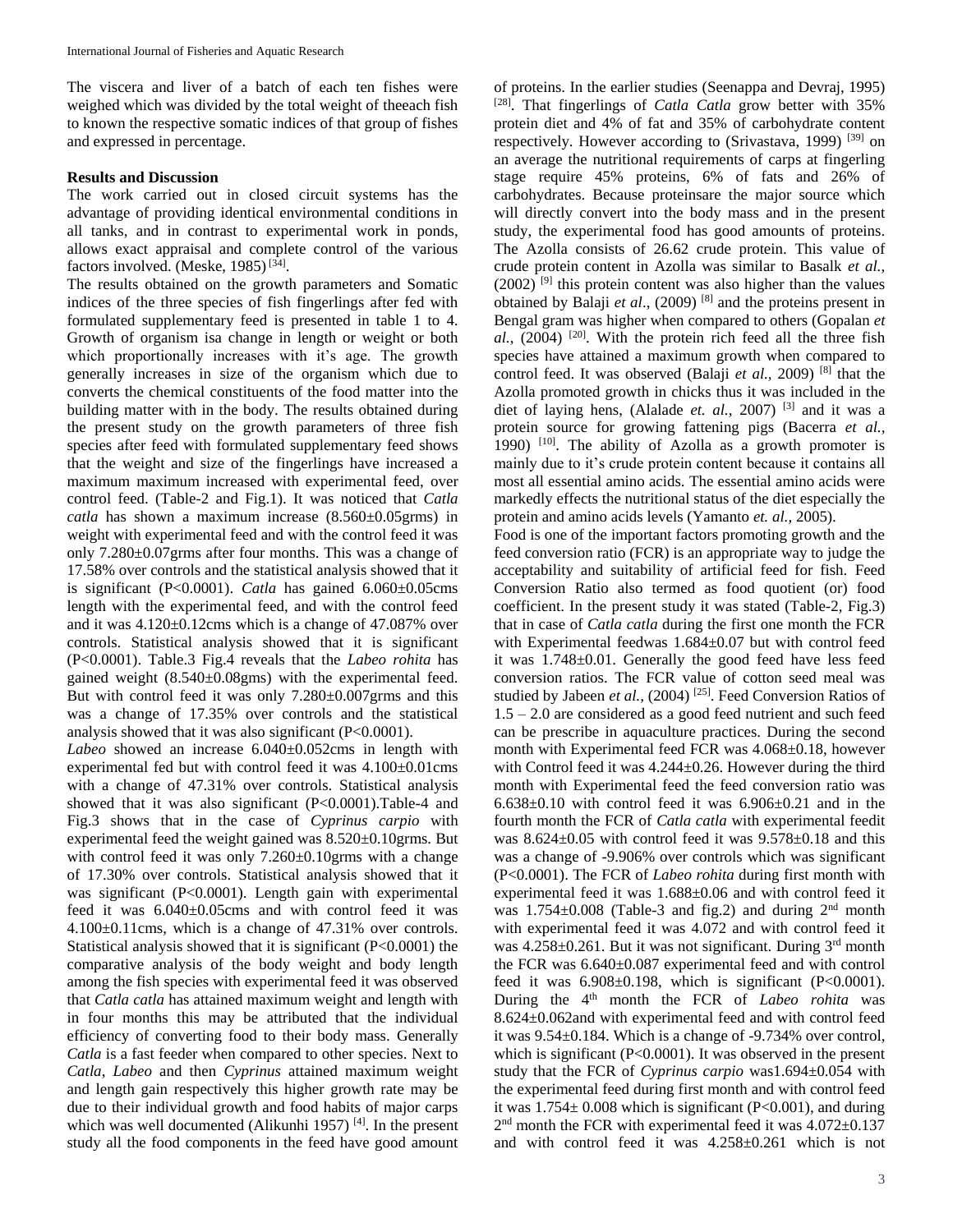significant (P>0.05).FCR during  $3<sup>rd</sup>$  month in the case of *Cyprinus carpio* 6.628±0.098 with experimental feedand with control feed it was  $6.900 \pm 0.196$ , which is significant (P<0.001).During the 4th month the FCR of *Cyprinus carpio* was 8.610±0.088 with experimental feed and with control feed it was  $9.574 \pm 0.205$ , which is significant (P<0.0001). Which is a change of -10.068% over controls. The FCR is an indicator which is commonly used as a good indicator which indicates how efficient a feed or feeding strategy can be. It is the mathematical relationship between the input of the feed and the weight gained by the fish. Devi and Vishwanath (1992)  $^{[15]}$ reported that in a fish, *Osteobrama Belangeri* Azolla with 10% in the feed resulted in better feed conversion levels than fish meal based control diets.

When Azolla was include in the diet upto 30% to 94% negative correlation of carcass protein was also observed in Nile tilapia (El – Sayed, 1992) [17] and in *Oreochromis aureus*(Yousif *et al.,* 1994) [42] keeping this in view in the present study we have included 15% Azolla in experimental diet.

During all the four months of study the period the FCR values with experimental feed was less over control but in the second month the FCR for *Catla*, *Labeo* and *Cyprinus carpio* were not significant over control. But during the 3rd month they were significant and even in the  $4<sup>th</sup>$  month they were extremely significant this gives an impression that the experimental feed is a good feed with good feed conversion ratio.

Specific Growth Rate (SGR) is the rate of growth per unit time and it was mainly based on final and initial weight and the time required for the growth. It is observed in the present study (Table-2 and Fig.1) that the specific growth rate (SGR) with experimental feed in the fish, *Catla catla* has attained  $3.406 \pm 0.09$  gms during the first month and with control feed it was  $3.322 \pm 0.023$  gms. During the 2<sup>nd</sup> month specific growth rate was  $1.844 \pm 0.065$  gms with experimental feed and with control feed it was 1.77  $\pm 0.07$ . In the 3<sup>rd</sup> month with experimental feedit was 1.23±0.01, but with control feed it was 1.197 ±0.03.

During the  $4<sup>th</sup>$  month specific growth rate (SGR) with experimental feed was 0.988±0.007 and with control feed it was  $0.904 \pm 0.015$ . This is a change  $(9.7%)$  over control. All the observations were however reveals that they were significant (P<0.001). It was observed (Table-3, Fig.3) that the SGR of *Labeo rohita during* the 1<sup>st</sup> month with experiment feed was  $3.314 \pm 0.012$  and with control feed it was  $3.400$  $\pm 0.084$ . During the 2<sup>nd</sup> month with experimental feed it was 1.836  $\pm$ 0.052, but with control feed it was 1.774  $\pm$ 0.077. In the  $3<sup>rd</sup>$  month with experimental feed it was 1.236  $\pm 0.028$  and with control feed it was 1.196  $\pm$ 0.028. Finally in the 4<sup>th</sup> month *Labeo* with experimental feed the specific growth rate was 0.990  $\pm$ 0.006. With control feed it was 0.906  $\pm$ 0.015, with a change of 9.27% over controls. Statistical analysis revealed that it is significant (P<0.0001). (Table-4, Fig.5). In the case of *Cyprinus carpio* the specific growth rate during the 1st month with experimental feed was 3.394±0.07 and with Control feed it was  $3.322 \pm 0.01$ . In the 2<sup>nd</sup> month with experimental feed it was 1.834 ±0.04 and with control feed it was 1.770  $\pm$ 0.07 and during the 3<sup>rd</sup> month with experimental feed it was  $1.238 \pm 0.015$ , and with control feed it was  $1.212$ 

±0.03. During the 4th month the SGR of *Cyprinus carpio* with experimental feed it was 0.992±0.007 and with control feed it was 0.904±0.01. Which is a change of 9.73% over controls and the statistical analysis revealed that it was significant (P<0.001). It was observed that in every month the SGR was high with experimental feed over control feed in all the three fishes however when the relative comparison among the species it was observed that it is higher in the *Cyprinus carpio*  at the 4th month and almost similar in *Catla catla* and *Labeo rohita*.

The Viscero Somatic Index (VSI) reveals that (Table-2, Fig.3) in *Catla catla* during the 1<sup>st</sup> month with experimental diet it was  $3.880\pm0.04$  and during the 2<sup>nd</sup> month the Viscero Somatic Index (VSI) with experimental feed was 4.220±0.04 and with control feed it was  $3.640 \pm 0.05$  and in the  $3<sup>rd</sup>$  month with the experimental feedit was 4.880±0.04 and with control feed was 3.860 $\pm$ 0.052. During the 4<sup>th</sup> month the Viscero Somatic Index with experimental feedit was 5.740±0.052 and with control feed it was 4.640±0.084. Which is a change of 23.70% over controls andthe statistical analysis was revealed that it was significant (P<0.0001).

Table-3and Fig.4 reveals that in the case of *Labeo rohita* the Viscero Somatic Index with experimental feed. During the 1<sup>st</sup> month it was 3.840±0.052 and with control feed it was  $3.180\pm0.042$ . During the  $2<sup>nd</sup>$  month the Viscero Somatic Index with experimental feedit was 4.200±0.067 and with control feed it was  $3.620 \pm 0.042$ . During the  $3<sup>rd</sup>$  month with experimental feed it was 4.860±0.052 andwith control feed it was  $3.840\pm0.084$ . During the  $4<sup>th</sup>$  month the Viscero Somatic Index with experimental feed it was 5.720±0.042. With control feed it was 4.620±0.042. Which is a change of 23.809% over control and thestatistical analysis revealed that it was significant (P<0.0001).

Table-4, Fig.5 reveals the Viscero Somatic Index of *Cyprinus carpio* during the 1<sup>st</sup> month with Experimental feed it was 3.840±0.052 and with control feed it was 3.160±0.052. During the  $2<sup>nd</sup>$  month with experimental feed it was  $4.200 \pm 0.067$ . With control feed it was  $3.600 \pm 0.067$ . During the 3<sup>rd</sup> month with experimental feed it was 4.840±0.84. With control feed it was  $3.820\pm0.079$ . During the  $4<sup>th</sup>$  month the Viscero Somatic Index with experimental feedit was 5.720±0.000 andwith control feed it was 4.620±0.079 and thestatistical analysis shows that it was significant (P<0.0001). The results of all the three fishes with experimental feedreveals that the Viscero Somatic Index slowly increased over control feed in all the four months.

Table-2, Fig.3 shows that the Hepato Somatic Index in the case of *Catla Catla*during the 1<sup>st</sup> month with experimental feedit was 1.340±0.196andwithcontrol feedit was feedit was 1.340±0.196andwithcontrol feedit was 0.880 $\pm$ 0.042. During the  $2^{nd}$  month with  $2.160\pm0.084$ experimental feed and with Control feed it was 1.060±0.052. For the  $2<sup>nd</sup>$  month the Hepato Somatic Index with Experimental feedit was 2.160±0.084 andwith control feedit was 2.160±0.084. With Control feedit was1.060±0.052. During the 3rd month the Hepato Somatic Index with Experimental feedit was 3.160±0.084. With Control feedit was  $1.900\pm0.000$ . During the  $4<sup>th</sup>$  month the Hepato Somatic Index with Experimental feed was 4.160±0.084 and with control feedit was 2.240±0.103. Which is a change of 85.714% over control and statistical analysis showed that it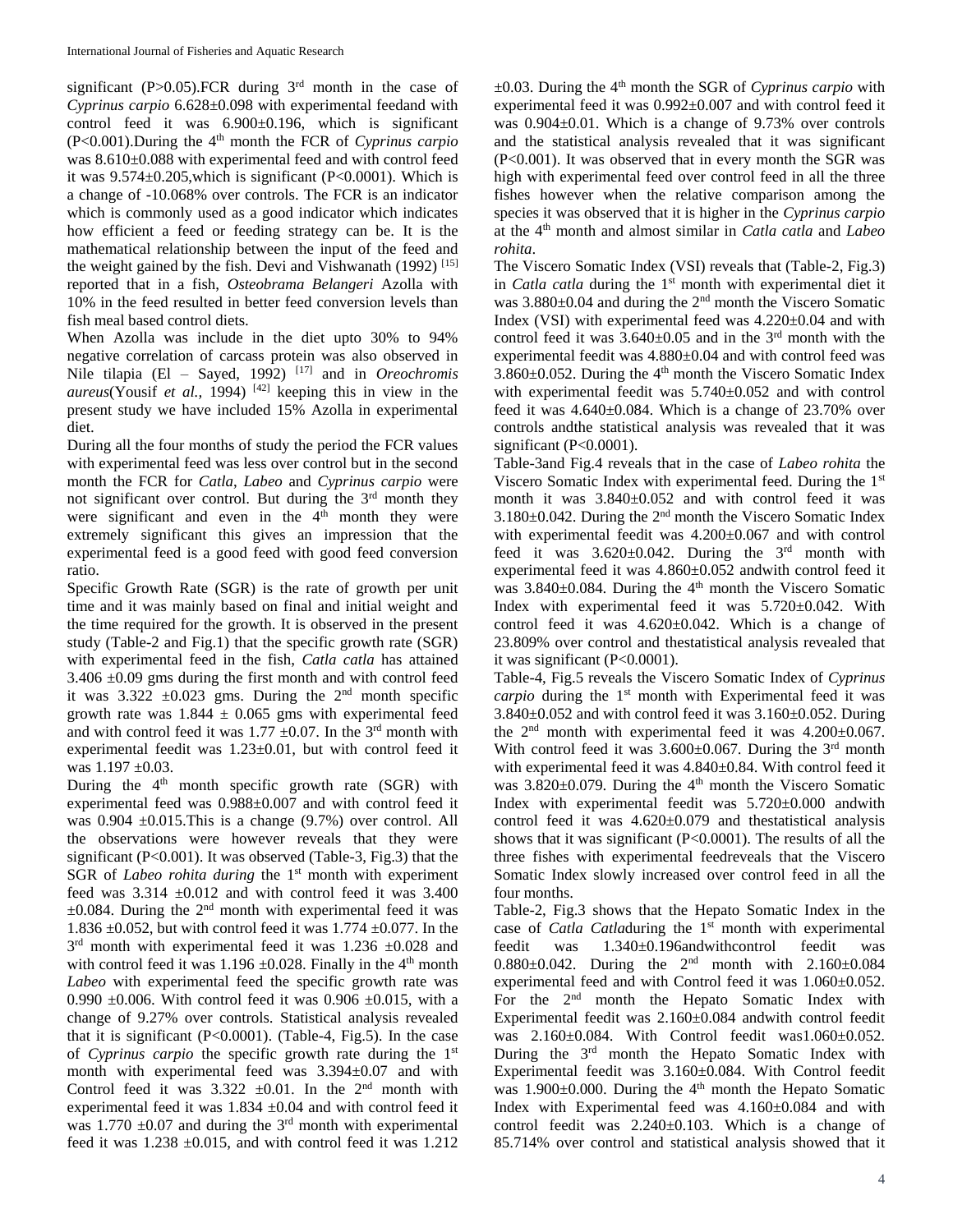was significant (P<0.0001). Table-3, Fig.4 reveals that in the case of *Labeo rohita*. The Hepato Somatic Index during the 1st month with Experimental feedit was 1.320±0.192 and with control feed it was  $0.860 \pm 0.052$ . During the  $2<sup>nd</sup>$  month the Hepato Somatic Index of *Labeo* with Experimental feed was  $2.140\pm0.052$  and with control feedit was  $1.040\pm0.052$ . During the 3rd month with experimental feed the Hepato Somatic Index was  $3.140 \pm 0.052$  andwith control feedit was 1.880 $\pm$ 0.042. During the 4<sup>th</sup> month the Hepato Somatic Index with experimental feedkit was 4.120±0.079 and with control feed it was 2.440±0.042. Every month the Hepato Somatic Index was increased gradually with Experimental feed when it was compared with Control feed. Table-4 and Fig.3 reveals about the Hepato Somatic Index of *Cyprinus* carpio. During the  $1<sup>st</sup>$  month with experimental feedit was  $1.320 \pm 0.193$ . With control feed it was  $0.840 \pm 0.052$ . During the  $2<sup>nd</sup>$  month with experimental feed the Hepato Somatic Index it was 2.120±0.042. With control feed it was 1.060±0.050. During the 3rd month the Hepato Somatic Index with experimental feed it was 3.120±0.042. With control feed it was 1.860 $\pm$ 0.052. During the 4<sup>th</sup> month the Hepato Somatic Index with experimental feed it was 4.120±0.079 and with Control feed it was  $2.420 \pm 0.079$ . Which is a change of  $70.247\%$  over control.

Statistical analysis revealed that it was significant (P<0.0001). The Viscero Somatic Index and Hepato Somatic Index are

important indicators of fish condition status. Measurement and analysis of these indices are very important in assessing food value. According to Ahmad *et al.*, (2012)<sup>[2]</sup> reported that the Viscero Somatic Indices and Hepato Somatic Indices increased with the increase in dietary carbohydrate level these observations are also correlated with identifications of Gumus. E, and Ikiz .R, (2012) [21] . Amoah *et al.,* (2008) [6] reported that liver size increased with increase carbohydrates, the excess carbohydrates gets deposited in the liver as fat. Hepato Somatic Indices (HIS) increased with higher carbohydrate content but no effect on Viscero Somatic Index. The Viscero Somatic Indices and Hepato Somatic Indices are important indicators of fish condition status with Experimental feed over Control feed. In this study all the three fishes had good and healthy condition of liver with significant values over control values. The Experimental feed is also having required amount of carbohydrate. All the growth parameters in three fishes i.e. *Catla catla, Labeo rohita* and *Cyprinus carpio* were shown a significant enhancement over control values.

**Table 1:** Proximate contents in Control and Experimental Feed

| Content $(\% )$         | <b>Control feed</b> | <b>Experimental Feed</b> |
|-------------------------|---------------------|--------------------------|
| Crude Proteins          | 26.59               | 32.48                    |
| Crude Fats              | 6.62                | 9.76                     |
| Available Carbohydrates | 46.72               | 43.60                    |
| Moisture                | 7.58                | 835                      |

| Month     |           | Weight(gms) |            | Length(cms) |             | <b>FCR</b>  |            | <b>SGR</b>  |             | <b>VSI</b> |            | <b>HSI</b>  |            |
|-----------|-----------|-------------|------------|-------------|-------------|-------------|------------|-------------|-------------|------------|------------|-------------|------------|
|           |           | CF          | EF         | CF          | EF          | CF          | EF         | CF          | EF          | CF         | EF         | CF          | EF         |
|           | Mean      | 6.02        | $6.240*$   | 3.260       | $4.450***$  | 1.748       | 1.684*     | 3.322       | $3.406*$    | 3.180      | $3.880***$ | 0.880       | $1.340***$ |
| 1st Month | SD        | ± 0.079     | ± 0.295    | $\pm 0.126$ | $\pm 0.071$ | ± 0.016     | ± 0.075    | ± 0.023     | ± 0.097     | ± 0.042    | ± 0.042    | ± 0.042     | ± 0.196    |
|           | PC        | 3.65%       |            | 36.50%      |             | $-3.66\%$   |            | 2.528%      |             | 22.01%     |            | 52.27%      |            |
| 2nd Month | Mean      | 6.718       | $7.180**$  | 3.720       | $5.540***$  | 4.244       | 4.068NS    | l.776       | $.844*$     | 3.640      | $4.220***$ | l.060       | $2.160***$ |
|           | <b>SD</b> | ± 0.383     | ± 0.122    | $\pm 0.079$ | $\pm 0.052$ | ± 0.268     | ± 0.185    | ± 0.077     | ± 0.065     | ± 0.052    | ± 0.042    | ± 0.052     | ± 0.084    |
|           | PC        | 6.877%      |            | 48.92%      |             | $-4.15%$    |            | 3.828%      |             | 15.934%    |            | 103.77%     |            |
|           | Mean      | 7.040       | $7.660***$ | 4.020       | $5.920***$  | 6.906       | $6.638*$   | l.197       | $1.238**$   | 3.860      | 4.880***   | 1.900       | $3.160***$ |
| 3rd Month | <b>SD</b> | ± 0.052     | ± 0.052    | $\pm 0.103$ | $\pm 0.079$ | ± 0.211     | ± 0.105    | ± 0.032     | ± 0.016     | ± 0.052    | ± 0.042    | $\pm 0.00$  | ± 0.084    |
|           | PC        | 8.806%      |            | 47.263%     |             | $-3.880%$   |            | 3.425%      |             | 26.424%    |            | 66.315%     |            |
|           | Mean      | 7.280       | $8.560***$ | 4.120       | $6.060***$  | 9.578       | $8.624***$ | 0.904       | $0.988***$  | 4.640      | $5.740***$ | 2.240       | $4.160***$ |
| 4th Month | SD        | ± 0.079     | ± 0.052    | $\pm 0.123$ | $\pm 0.052$ | $\pm 0.188$ | ± 0.058    | $\pm 0.015$ | $\pm 0.007$ | ± 0.084    | ± 0.052    | $\pm 0.103$ | ± 0.084    |
|           | PC.       | 17.58%      |            |             | 47.087%     | $-9.960\%$  |            | 9.777%      |             | 23.70%     |            | 85.714%     |            |

**Table 2:** Growth Parameters of *Catla catla* (Monthly Variations)

P < 0.0001(Highly Significant),P 0.001 to 0.01 (Very Significant), P 0.01 to 0.05 (Significant),> 0.05 (Not significant) Feed Conversion Ratio (FCR), Specific Growth Rate (SGR),Viscero Somatic Index (VSI), Hepato Somatic Index (HIS)

**Table 3:** Growth Parameters of *Labeo rohitha* (Monthly Variations)

| Month     |           | Weight(gms) |             | Length(cms) |             | <b>FCR</b> |            | <b>SGR</b>    |            | <b>VSI</b>  |             | <b>HSI</b> |             |
|-----------|-----------|-------------|-------------|-------------|-------------|------------|------------|---------------|------------|-------------|-------------|------------|-------------|
|           |           | СF          | EF          | CF          | EF          | CF         | EF         | CF            | EF         | CF          | EF          | CF         | EF          |
|           | Mean      | 5.980       | $6.220**$   | 3.240       | $4.420***$  | 1.754      | 1.688**    | 3.314         | $3.400*$   | 3.180       | $3.840***$  | 0.860      | $1.320***$  |
| 1st Month | <b>SD</b> | ± 0.042     | $\pm 0.253$ | $\pm 0.107$ | ±0.079      | ± 0.008    | ± 0.067    | $\pm 0.012$   | ± 0.084    | ± 0.042     | ± 0.052     | ± 0.052    | ± 0.192     |
|           | PC        | 4.01%       |             | 36.419%     |             | $-3.762%$  |            | 2.595%        |            | 20.75%      |             | 53.488%    |             |
|           | Mean      | 6.696       | $7.160**$   | 3.700       | $5.540***$  | 4.258      | 4.072NS    | 1.774         | 1.836*     | 3.620       | $4.200***$  | .040       | $2.140***$  |
| 2nd Month | <b>SD</b> | ± 0.373     | ±0.107      | $\pm 0.067$ | ±0.094      | ± 0.261    | ± 0.161    | $\pm 0.0.077$ | ± 0.052    | ± 0.042     | ± 0.067     | ± 0.052    | ± 0.052     |
|           | PC        | 6.929%      |             | 48.648%     |             | $-4.369%$  |            | 3.494%        |            | 16.022%     |             | 105.769%   |             |
|           | Mean      | 7.020       | $7.640***$  | 4.000       | $5.880***$  | 6.908      | $6.640*$   | 1.196         | $1.236**$  | 3.840       | $4.860***$  | .880       | $3.140***$  |
| 3rd Month | <b>SD</b> | ± 0.042     | ±0.052      | $\pm 0.133$ | $\pm 0.123$ | ± 0.198    | ± 0.087    | $\pm 0.028$   | ± 0.015    | $\pm 0.084$ | ± 0.052     | ± 0.042    | ± 0.052     |
|           | PC        | 8.839%      |             | 47.00%      |             | $-3.879%$  |            | 3.344%        |            | 26.562%     |             | 67.021%    |             |
|           | Mean      | 7.280       | $8.540***$  | 4.100       | $6.040***$  | 9.554      | $8.624***$ | 0.906         | $0.990***$ | 4.620       | $5.720***$  | 2.440      | $4.120***$  |
| 4th Month | <b>SD</b> | ± 0.0079    | $\pm 0.084$ | $\pm 0.015$ | $\pm 0.052$ | ± 0.184    | ± 0.062    | $\pm 0.015$   | ± 0.006    | $\pm 0.079$ | $\pm 0.042$ | ± 0.084    | $\pm 0.079$ |
|           | PC        | 17.307%     |             | 47.317%     |             | $-9.734%$  |            | 9.271%        |            | 23.809%     |             | 68.852%    |             |

P < 0.0001(Highly Significant),P 0.001 to 0.01 (Very Significant), P 0.01 to 0.05 (Significant),> 0.05 (Not significant Feed Conversion Ratio (FCR), Specific Growth Rate (SGR),Viscero Somatic Index (VSI), Hepato Somatic Index (HIS)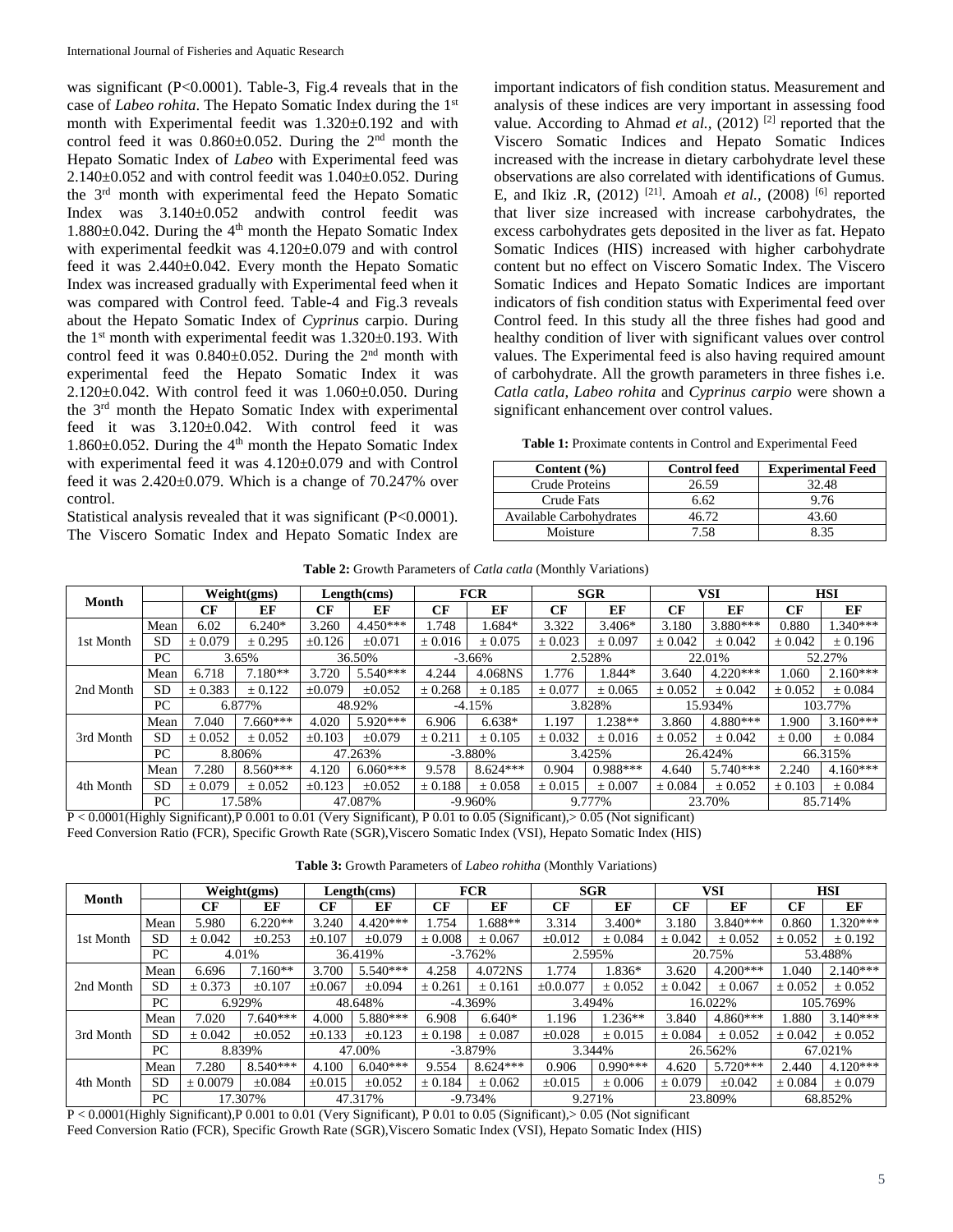| Month                  |           | Weight(gms) |             | Length(cms) |             | <b>FCR</b> |             | <b>SGR</b>  |             | <b>VSI</b>  |             | <b>HSI</b>  |             |
|------------------------|-----------|-------------|-------------|-------------|-------------|------------|-------------|-------------|-------------|-------------|-------------|-------------|-------------|
|                        |           | CF          | EF          | CF          | EF          | CF         | EF          | CF          | EF          | CF          | EF          | CF          | EF          |
| 1st Month<br>2nd Month | Mean      | 5.980       | $6.200**$   | 3.220       | $4.420***$  | 1.754      | $1.694**$   | 3.322       | 3.394*      | 3.160       | $3.840***$  | 0.840       | $1.320***$  |
|                        | <b>SD</b> | $\pm 0.042$ | $\pm 0.211$ | ±0.103      | $\pm 0.103$ | ± 0.008    | ± 0.054     | $\pm 0.016$ | $+0.071$    | ± 0.052     | ± 0.052     | ± 0.052     | ± 0.193     |
|                        | PC        | 3.678%      |             | 37.267%     |             | $-3.420%$  |             | 2.167%      |             | 21.518%     |             | 57.14%      |             |
|                        | Mean      | 6.676       | $7.140**$   | 3.680       | $5.460***$  | 4.258      | 4.072NS     | 1.770       | 1.834*      | 3.600       | $4.200***$  | 1.060       | $2.120***$  |
|                        | <b>SD</b> | ±0.369      | $+0.107$    | ±0.079      | $\pm 0.158$ | ± 0.261    | ± 0.137     | $+0.076$    | $+0.047$    | ± 0.067     | ± 0.067     | ± 0.052     | ± 0.042     |
|                        | PC        | 6.950%      |             | 48.369%     |             | $-4.369%$  |             | 3.615%      |             | 16.666%     |             | 100.00%     |             |
|                        | Mean      | 7.020       | $7.620***$  | 3.980       | $5.860***$  | 6.900      | $6.628*$    | .212        | $.238**$    | 3.820       | $4.840**$   | 1.860       | $3.120***$  |
| 3rd Month              | <b>SD</b> | $\pm 0.042$ | $+0.079$    | $\pm 0.123$ | $\pm 0.126$ | ± 0.196    | $+0.098$    | $\pm 0.032$ | $\pm 0.015$ | $\pm 0.079$ | $\pm 0.84$  | $\pm 0.052$ | $\pm 0.042$ |
|                        | PC        | 8.547%      |             | 47.236%     |             | $-3.942%$  |             | 4.591%      |             | 26.701%     |             | 67.741%     |             |
|                        | Mean      | 7.260       | $8.520***$  | 4.100       | $6.040***$  | 9.574      | $8.610***$  | 0.904       | $0.992***$  | 4.620       | $5.720***$  | 2.420       | $4.120***$  |
| 4th Month              | <b>SD</b> | $\pm 0.107$ | ±0.103      | $\pm 0.115$ | $\pm 0.052$ | ± 0.205    | $\pm 0.088$ | $\pm 0.018$ | ± 0.007     | ± 0.079     | $\pm 0.000$ | ± 0.079     | ± 0.079     |
|                        | PC        | 17.355%     |             | 47.317%     |             | $-10.068%$ |             | 9.734%      |             | 23.809%     |             | 70.247%     |             |

**Table 4:** Growth Parameters of *Cyprinuous carpio* (Monthly Variations)

P < 0.0001(Highly Significant),P 0.001 to 0.01 (Very Significant), P 0.01 to 0.05 (Significant),> 0.05 (Not significant) Feed Conversion Ratio (FCR), Specific Growth Rate (SGR),Viscero Somatic Index (VSI), Hepato Somatic Index (HIS)







**Fig 3:** Growth Parameters of *Cyprinus carpio*

#### **References**

1. Adigun BA. Water quality management in agriculture and fresh water zooplankton production, for use in fish hatcheries. National Institute for Fresh Water Fisheries Research, New Bussa, Niger State. 2005; P. 26.

- 2. Ahmad M, Qureshi TA, Singh AB. Effect of dietary protein lipid and carbohydrate contents on the visceral composition and organ Indices of Cyprinus carpio communis fingerlings, African Journal of Biotechnology. 2012; 11(33):8361-8366.
- 3. Alalade OA, Iyayi EA Alalade T. The nutritive value of azolla (AzollaPinnata) meal in diets for growing pullets and subsequent effect on laying performance. The Journal of Poultry Science. 2007; 44:273-277.
- 4. Alikunhi KH. Fish culture in India, Farm Bulletin. Indian Coun. Agri. Research, New Delhi. 1957; 5:24-38.
- 5. Alma Shouley AH, Khan A. Quality survey of cotton seed oil industry of Pakistan. *Pak. Cott*. 1990; 34:45-53.
- 6. Amoah A, Coyle SD, Webster CD, Durborow RM, Bright LA, Tidwell JH. Effects of graded levels of carbohydrates on growth and survival of large mouth bass, Micropterus salmoides. Journal of the World Aquaculture Society. 2008; 39:397-405.
- 7. Azim ME, Verdegem MCJ, Rahman MM, Wahab MA, Van Dam AA, Beveridge MCM. Evaluation of polyculture of Indian major carps in periphyton-based ponds. Aquaculture. 2002; 213:131-149.
- 8. Balaji K, *et al.* Effect of dietary inclusion of Azolla (Azolla Pinnata) on production performance of broiler chicken*.* Indian Journal of Poultry sciences. 2009; 44(2):195-198.
- 9. Basalk B, Pramanik AH, Rahmnan MS, Taradar SU, Roy, BC. Azolla (Azolla pinnata) as a feed ingredient in broiler ration. Int. J. Poult. Sci. 2002; 1:29-24.
- 10. Bacerra M, Preston TR, Ogle B. Effect of replacing whole oiled Soyabeans with azolla in the diets of growing ducks. Livest. Res. Rural. Dev. 1990; 7:11.
- 11. De Silva SS, Anderson TA, Fish Nutrition in Aquaculture. Chapman and Hall Aquaculture Series, London. 1995; pp. 319.
- 12. De Silva SS, Mok EYM, Munro AD, Nag NK. The interaction effect of dietry protein and stocking density on growth and gonadal investment in Oreochromis mossambicus. Third Asian Fisheries Forum. Abstracts, Singapore. 1992; pp. 26-32.
- 13. De Silva SS. Reservoirs of Sri Lanka and their fisheries. FAO. Fish. Tech. Pap. 1988; 298:128.
- 14. Degani G, Ben-Zvi Y, Levanon D. The effect of